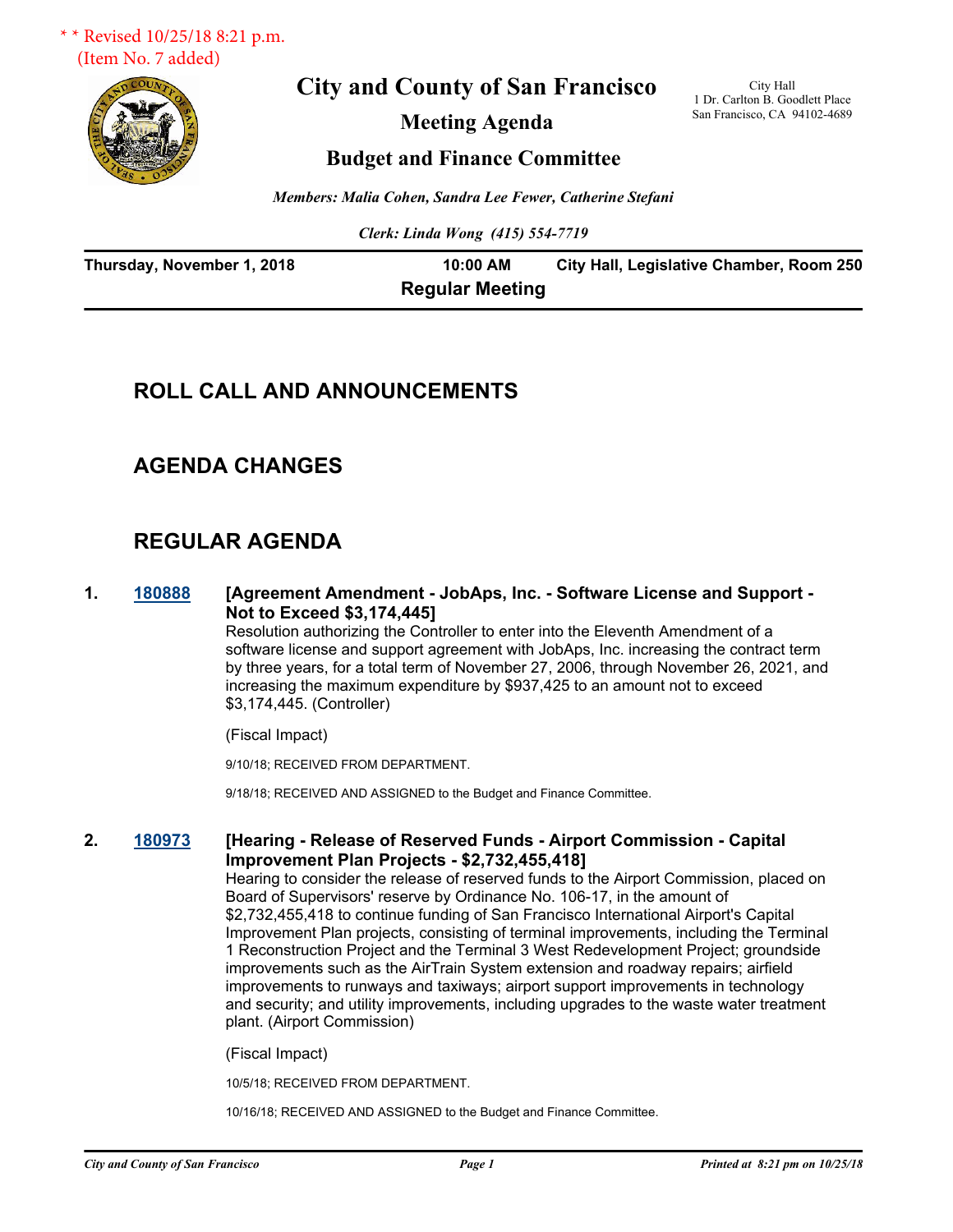### **3. [181006](http://sfgov.legistar.com/gateway.aspx?m=l&id=33875) [Multifamily Housing Revenue Bonds - 1950 Mission Street - Not to Exceed \$60,488,962]**

#### **Sponsors: Mayor; Ronen**

Resolution authorizing the issuance, sale and delivery of multifamily housing revenue bonds in an aggregate principal amount not to exceed \$60,488,962 for the purpose of providing financing for the construction of a 157-unit multifamily rental housing project known as 1950 Mission Street Apartments; approving, for purposes of the Internal Revenue Code of 1986, as amended, the issuance and sale of tax exempt residential rental housing bonds by the City in an aggregate principal amount not to exceed \$60,488,962; approving the form of and authorizing the execution of an indenture of trust providing the terms and conditions of the bonds; approving the form of and authorizing the execution of a regulatory agreement and declaration of restrictive covenants; approving the form of and authorizing the execution of a loan agreement; authorizing the collection of certain fees; approving modifications, changes and additions to the documents; ratifying and approving any action heretofore taken in connection with the bonds and the project; granting general authority to City officials to take actions necessary to implement this Resolution; and related matters, as defined herein.

10/16/18; RECEIVED AND ASSIGNED to the Budget and Finance Committee.

#### **4. [181007](http://sfgov.legistar.com/gateway.aspx?m=l&id=33876) [Ground Lease - 1950 Mission Housing Associates, LP - 1950 Mission Street - \$15,000 Annual Base Rent] Sponsors: Mayor; Ronen**

Resolution approving and authorizing a long term Ground Lease with 1950 Mission Housing Associates, LP, on City owned land at 1950 Mission Street ("Property") for a term of 75 years, to commence following approval by the Board of Supervisors, with one 24-year option to extend, and with an annual base rent of \$15,000 in order to construct a 100% affordable, 155-unit multifamily rental housing development (plus two staff units) for low-income persons ("Project"); adopting findings that the Ground Lease is consistent with the California Environmental Quality Act, the General Plan, and the eight priority policies of Planning Code, Section 101.1; and authorizing the Director of Property and the Director of the Mayor's Office of Housing and Community Development to execute documents, make certain modifications, and take certain actions in furtherance of this Resolution, as defined herein.

(Fiscal Impact)

10/16/18; RECEIVED AND ASSIGNED to the Budget and Finance Committee.

# **5. [180971](http://sfgov.legistar.com/gateway.aspx?m=l&id=33840) [Contract Amendment - Health Advocates, LLC - Uncompensated Reimbursement Recovery Services - Not to Exceed \$18,014,546]**

Resolution retroactively approving a contract amendment for uncompensated reimbursement recovery services between Health Advocates, LLC and Department of Public Health, in the amount of \$18,014,546 for a total contract term of January 1, 2014, through December 31, 2021. (Public Health Department)

(Fiscal Impact)

10/1/18; RECEIVED FROM DEPARTMENT.

10/16/18; RECEIVED AND ASSIGNED to the Budget and Finance Committee.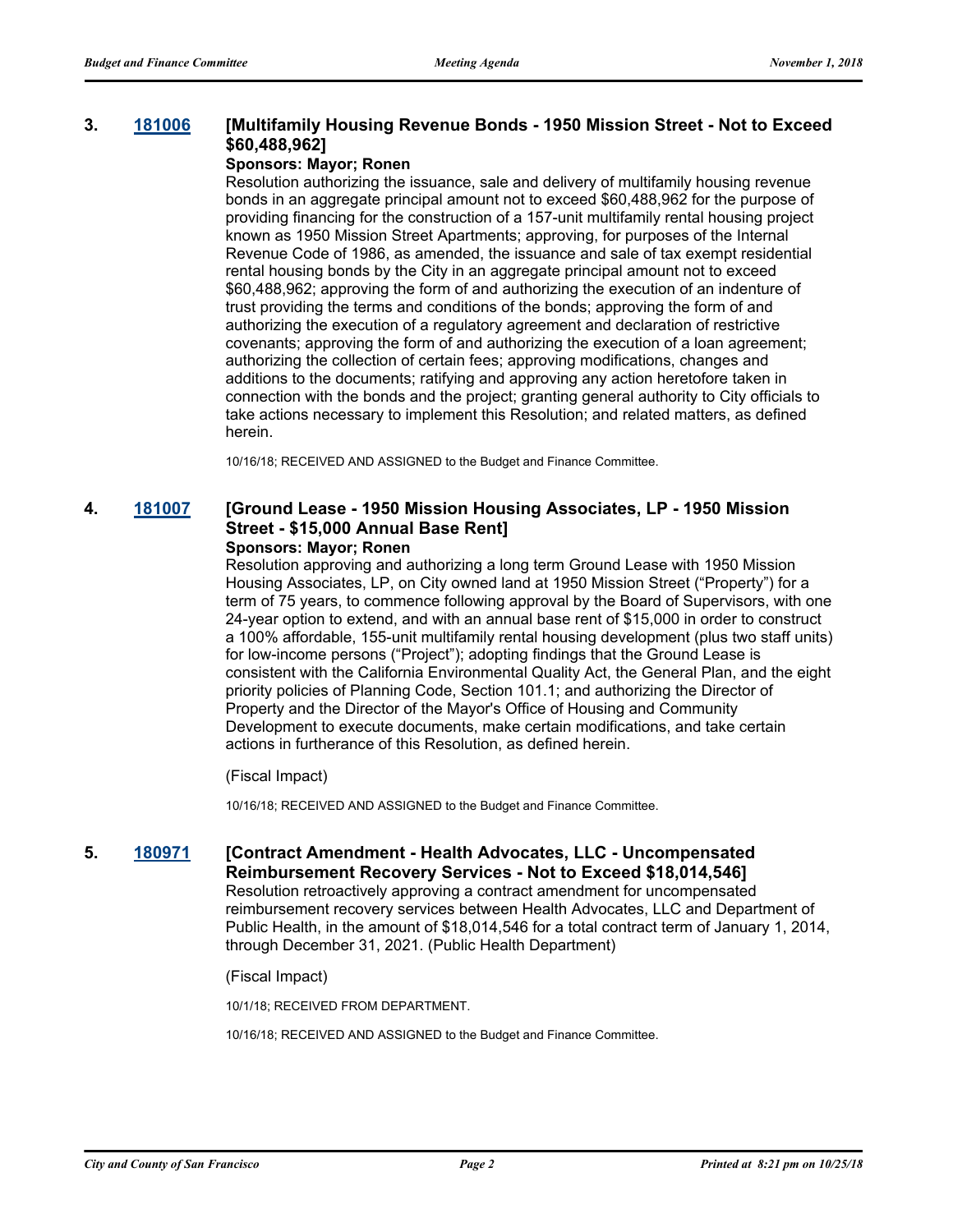#### **6. [180886](http://sfgov.legistar.com/gateway.aspx?m=l&id=33755) [Boundary Modification and Conditional Allocation of Real Property - Margaret S. Hayward Playground - Department of Emergency Management]**

Ordinance amending Ordinance No. 171-00, which set aside certain real property in Margaret S. Hayward Playground for the Department of Emergency Management ("DEM") for the Combined Emergency Communications Center ("CECC") at 1011 Turk Street, to provide DEM additional real property directly adjacent to the existing CECC and to restore to the Recreation and Park Department certain subsurface real property to the east of the CECC that was previously allocated to DEM; setting aside for DEM an additional portion of Hayward Playground west of the CECC that is currently occupied by two tennis courts for a proposed new DEM building, subject to various terms and conditions, as defined herein; affirming the Planning Department's determination under the California Environmental Quality Act; and making findings of consistency with the General Plan, and the eight priority policies of Planning Code, Section 101.1. (Recreation and Park Department)

#### (Fiscal Impact)

9/10/18; RECEIVED FROM DEPARTMENT.

9/18/18; ASSIGNED UNDER 30 DAY RULE to the Land Use and Transportation Committee.

9/26/18; REFERRED TO DEPARTMENT.

9/27/18; RESPONSE RECEIVED.

10/10/18; TRANSFERRED to the Budget and Finance Committee.

10/25/18; CONTINUED.

#### **7. [181036](http://sfgov.legistar.com/gateway.aspx?m=l&id=33905) [Contract Agreement - Grant Street Group, Inc. - Office of the Treasurer & Tax Collector and Office of the Controller's Property Tax System Replacement Project - Not to Exceed \$37,492,252] Sponsor: Tang**  $*$  **7**.

Resolution authorizing the Office of the Treasurer & Tax Collector and Office of the Controller to enter into a contract with Grant Street Group, Inc. to implement and configure a comprehensive, fully-integrated Property Tax System, including all services related to delivery, installation, integration, customization, data conversion, training, documentation, deployments, and project management, to replace the obsolete legacy system currently in use, for a contract term of ten years, to commence upon Board of Supervisors and Mayoral approval, in an amount not to exceed \$37,492,252.

(Fiscal Impact)

10/23/18; RECEIVED AND ASSIGNED to the Budget and Finance Committee.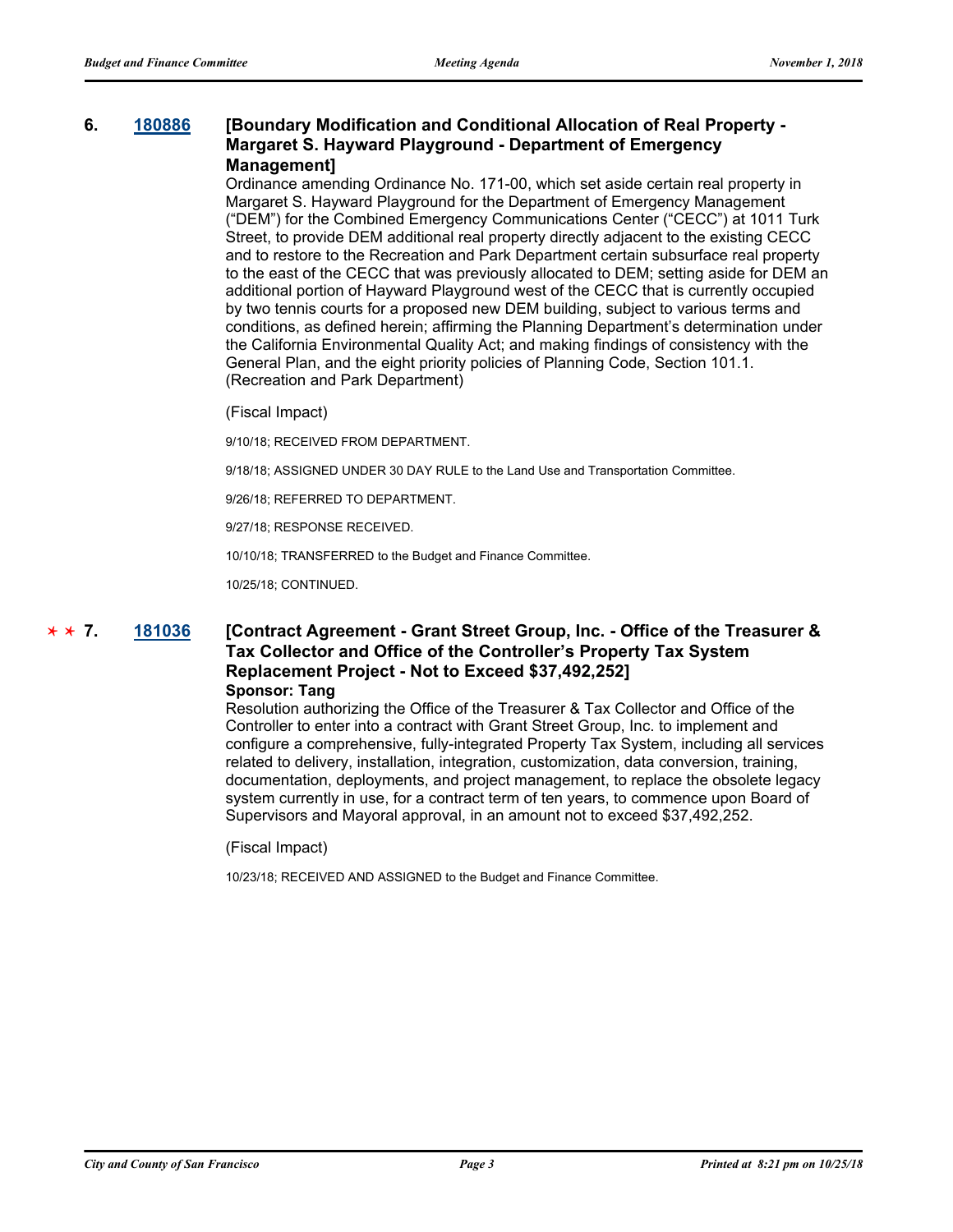# **8. [181037](http://sfgov.legistar.com/gateway.aspx?m=l&id=33906) [Contract Agreements - Sapient Corporation and Carahsoft Technology Corporation - Office of the Assessor-Recorder's Property Assessment System Replacement Project - Not to Exceed \$21,414,700 and \$14,432,762 Respectively]**

#### **Sponsor: Tang**

Resolution authorizing the Office of the Assessor-Recorder to enter into two contracts: 1) an implementation services and ongoing support agreement with Sapient Corporation for a 12-year term, in an amount not to exceed \$21,414,700; and 2) a contract with Carahsoft Technology Corporation for licenses to Software as a Service, with a 12-year term, in an amount not to exceed \$14,432,762; all to implement and configure a comprehensive, fully-integrated Property Assessment System, including all services related to delivery, installation, integration, customization, data conversion, training, documentation, deployments, and project management, to replace the obsolete legacy system currently in use; with both contracts to commence upon Board of Supervisors and Mayoral approval.

#### (Fiscal Impact)

10/23/18; RECEIVED AND ASSIGNED to the Budget and Finance Committee.

# **9. [181005](http://sfgov.legistar.com/gateway.aspx?m=l&id=33874) [Accept and Expend Grant - State Controller's Office, California State 2020 Census Grant - Local Update of Census Addresses Program - \$100,000] Sponsor: Mayor**

Resolution authorizing the Office of Civic Engagement and Immigrant Affairs to accept and expend a grant in the amount of \$100,000 from the California State Controller's Office to support San Francisco's Local Update of Census Addresses efforts and outreach activities related to the 2020 Census for the project period of November 1, 2018, through June 30, 2019. (Office of Civic Engagement & Immigrant Affairs)

10/16/18; RECEIVED AND ASSIGNED to the Budget and Finance Committee.

#### **10. [180964](http://sfgov.legistar.com/gateway.aspx?m=l&id=33833) [Revenue Agreement Amendment - JC Decaux San Francisco, LLC - Extending Term to January 25, 2019] Sponsor: Peskin**

Resolution retroactively approving the Fifth Amendment to the Revenue Agreement between Public Works and JC Decaux San Francisco, LLC, for the Automatic Public Toilet and Public Service Kiosk Program extending the contract term by 105 days, changing the termination date from October 12, 2018, to January 25, 2019.

10/2/18; RECEIVED AND ASSIGNED to the Budget and Finance Committee.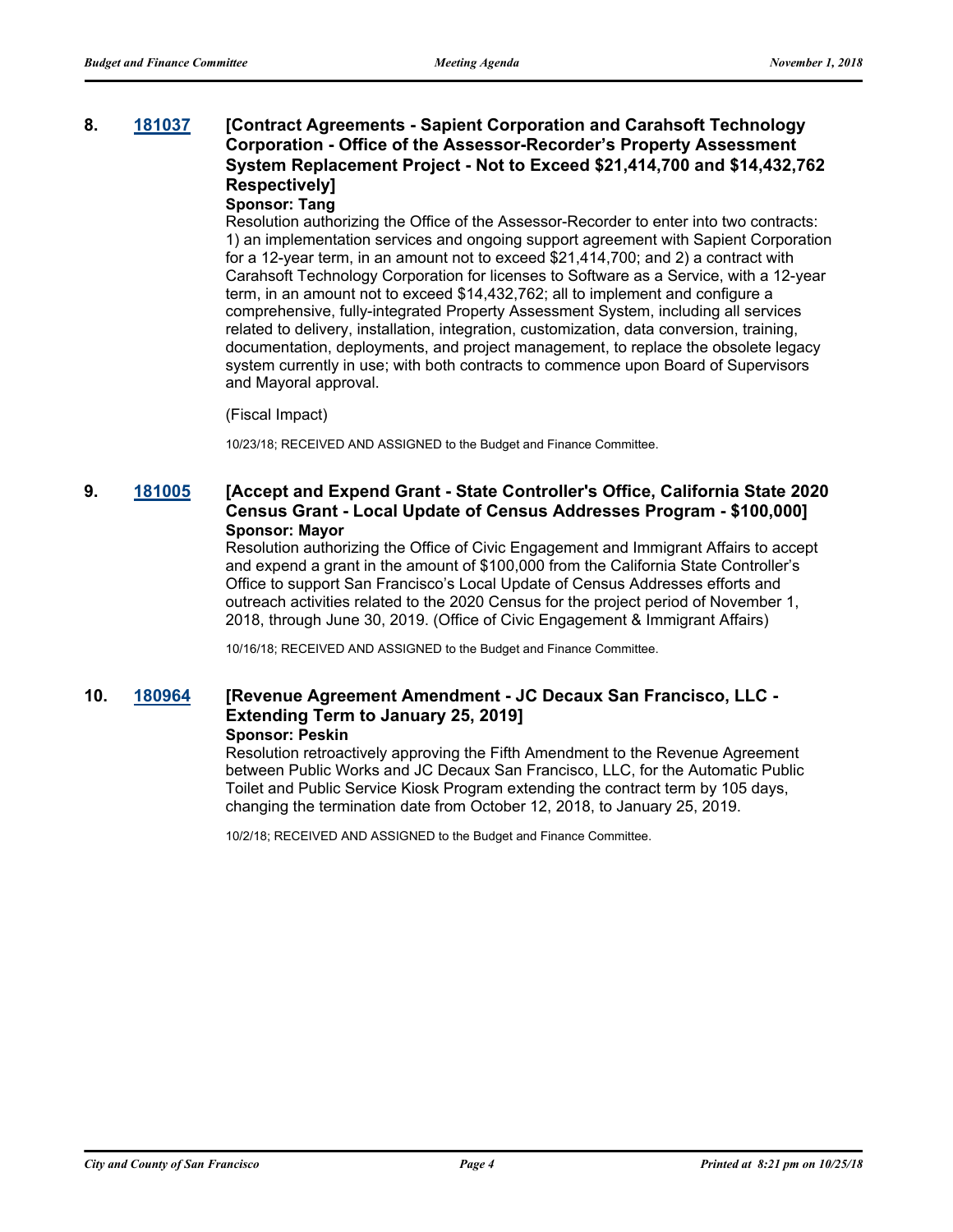#### **11. [180646](http://sfgov.legistar.com/gateway.aspx?m=l&id=33515) [Environment Code - Refuse Separation Compliance] Sponsors: Safai; Tang**

Ordinance amending the Environment Code to require audits every three years of large refuse generators for compliance with refuse separation requirements; to establish enforcement measures applicable to large refuse generators found noncompliant; and affirming the Planning Department's determination under the California Environmental Quality Act.

(Fiscal Impact)

6/12/18; ASSIGNED UNDER 30 DAY RULE to the Public Safety and Neighborhood Services Committee.

6/19/18; REFERRED TO DEPARTMENT.

7/3/18; RESPONSE RECEIVED.

7/19/18; TRANSFERRED to the Land Use and Transportation Committee.

9/11/18; SUBSTITUTED AND ASSIGNED to the Land Use and Transportation Committee.

9/14/18; REFERRED TO DEPARTMENT.

9/17/18; AMENDED, AN AMENDMENT OF THE WHOLE BEARING NEW TITLE.

9/17/18; RESPONSE RECEIVED.

9/17/18; REFERRED AS AMENDED to the Budget and Finance Committee.

9/19/18; REFERRED TO DEPARTMENT.

9/27/18; RESPONSE RECEIVED.

# **ADJOURNMENT**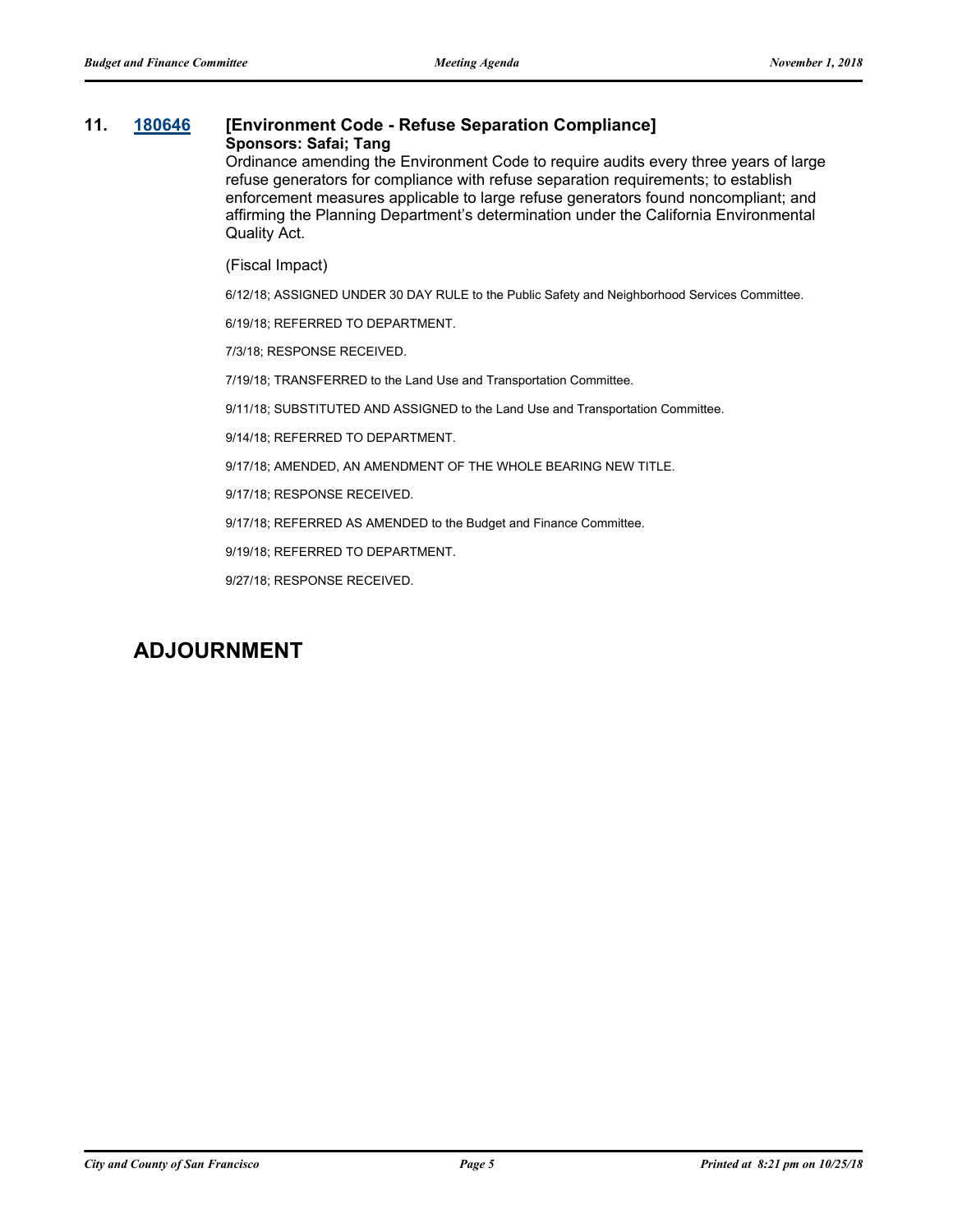# **LEGISLATION UNDER THE 30-DAY RULE**

*NOTE: The following legislation will not be considered at this meeting. Board Rule 3.22 provides that when an Ordinance or Resolution is introduced which would CREATE OR REVISE MAJOR CITY POLICY, the Committee to which the legislation is assigned shall not consider the legislation until at least thirty days after the date of introduction. The provisions of this rule shall not apply to the routine operations of the departments of the City or when a legal time limit controls the hearing timing. In general, the rule shall not apply to hearings to consider subject matter when no legislation has been presented, nor shall the rule apply to resolutions which simply URGE action to be taken.*

# **[180936](http://sfgov.legistar.com/gateway.aspx?m=l&id=33805) [Appropriation and De-Appropriation - Expenditures of \$13,050,000 Supporting Wage Increase Requirements - Minimum Compensation Ordinance - FY2018-2019]**

#### **Sponsors: Fewer; Ronen and Kim**

Ordinance de-appropriating \$13,050,000 from the City's General Reserve, in General City Responsibility, and appropriating \$13,050,000 to fund wage increase requirements of the Minimum Compensation Ordinance for non-profit organizations and public entities in FY2018-2019.

(Fiscal Impact; No Budget and Legislative Analyst Report)

9/25/18; ASSIGNED UNDER 30 DAY RULE to the Budget and Finance Committee.

#### **[180938](http://sfgov.legistar.com/gateway.aspx?m=l&id=33807) [Waiver of Banner Fee - Alzheimer's Association - 2018 Walk to End Alzheimer's] Sponsor: Peskin**

Ordinance waiving the banner fee under the Public Works Code for up to 200 banners to be placed on City-owned utility poles by the Alzheimer's Association, beginning October 10, 2018, and ending November 13, 2018, to publicize the 2018 Walk to End Alzheimer's campaign

9/25/18; ASSIGNED UNDER 30 DAY RULE to the Budget and Finance Committee.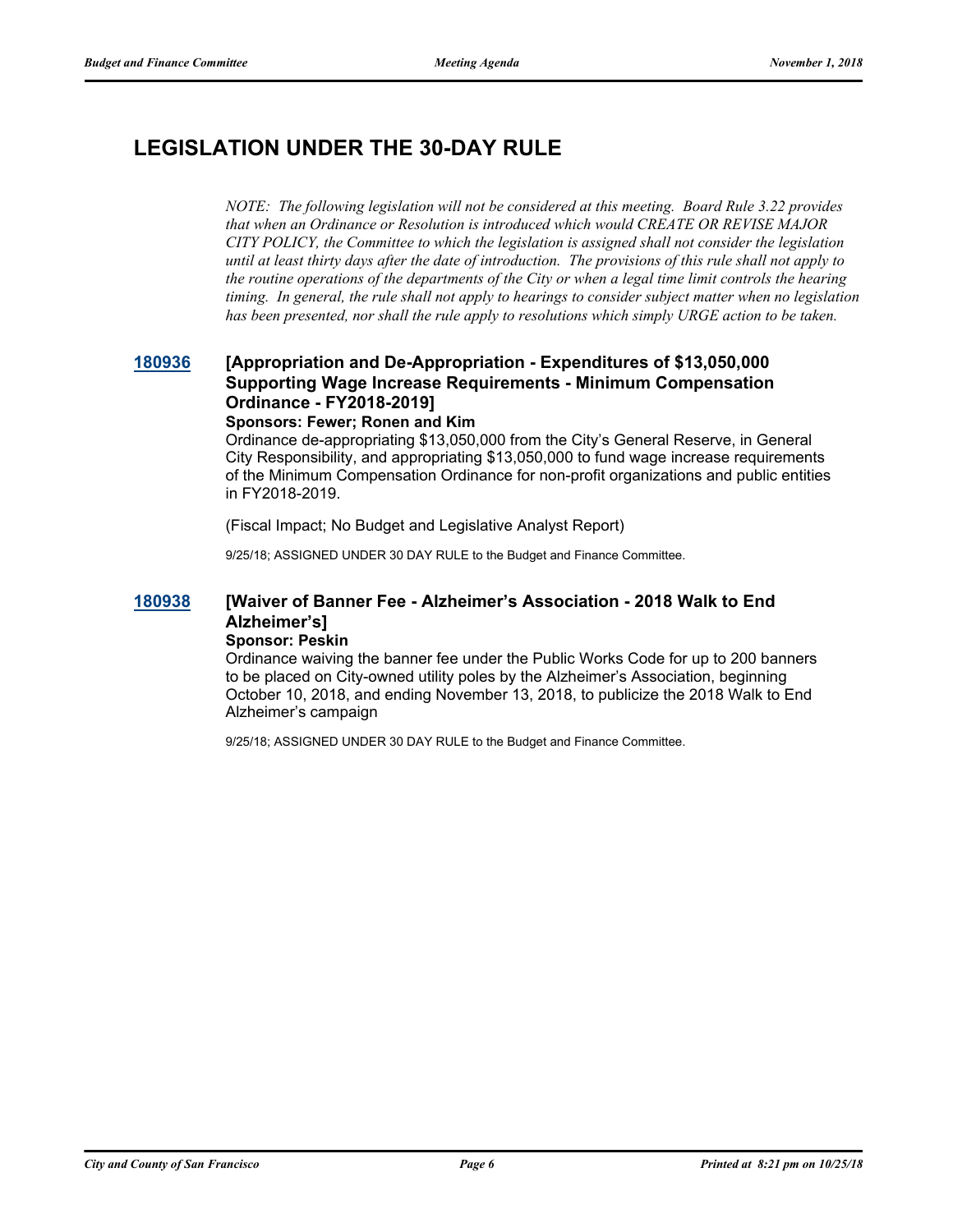## **Agenda Item Information**

Each item on the Consent or Regular agenda may include the following documents:

1) Legislation, 2) Budget and Legislative Analyst report,

3) Department or Agency cover letter and/or report, 4) Public correspondence

Items will be available for review at City Hall, 1 Dr. Carlton B. Goodlett Place, Room 244, Reception Desk.

### **Meeting Procedures**

The Board of Supervisors is the legislative body of the City and County of San Francisco. The Board has several standing committees where ordinances and resolutions are the subject of hearings at which members of the public are urged to testify. The full Board does not hold a second public hearing on measures which have been heard in committee.

Board procedures do not permit: 1) persons in the audience to vocally express support or opposition to statements by Supervisors or by other persons testifying; 2) ringing and use of cell phones, pagers, and similar sound-producing electronic devices; 3) bringing in or displaying signs in the meeting room; and 4) standing in the meeting room.

Each member of the public will be allotted the same maximum number of minutes to speak as set by the President or Chair at the beginning of each item or public comment, excluding City representatives, except that public speakers using interpretation assistance will be allowed to testify for twice the amount of the public testimony time limit. If simultaneous interpretation services are used, speakers will be governed by the public testimony time limit applied to speakers not requesting interpretation assistance. Members of the public who want a document placed on the overhead for display should clearly state such and subsequently remove the document when they want the screen to return to live coverage of the meeting.

IMPORTANT INFORMATION: The public is encouraged to testify at Committee meetings. Persons unable to attend the meeting may submit to the City, by the time the proceedings begin, written comments regarding the agenda items. These comments will be made a part of the official public record and shall be brought to the attention of the Board of Supervisors. Written communications should be submitted to the Clerk of the Board or Clerk of the Committee: 1 Dr. Carlton B. Goodlett Place, Room 244, San Francisco, CA 94102. Communications not received prior to the hearing may be delivered to the Clerk of the Board or Clerk of the Committee at the hearing and you are encouraged to bring enough copies for distribution to all of its members.

LAPTOP COMPUTER FOR PRESENTATIONS: Contact City Hall Media Services at (415) 554-7490 to coordinate the use of the laptop computer for presentations. Presenters should arrive 30 minutes prior to the meeting to test their presentations on the computer.

COPYRIGHT: System content that is broadcasted live during public proceedings is secured by High-bandwidth Digital Content Protection (HDCP), which prevents copyrighted or encrypted content from being displayed or transmitted through unauthorized devices. Members of the public who utilize chamber digital, audio and visual technology may not display copyrighted or encrypted content during public proceedings.

AGENDA PACKET: Available for review in the Office of the Clerk of the Board, City Hall, 1 Dr.Carlton B Goodlett Place, Room 244, or on the internet at http://www.sfbos.org/meetings. Meetings are cablecast on SFGovTV, the Government Channel 26. For DVD copies and scheduling call (415) 554-4188.

LANGUAGE INTERPRETERS: Requests must be received at least 48 hours in advance of the meeting to help ensure availability. Contact Peggy Nevin at (415) 554-5184. AVISO EN ESPAÑOL: La solicitud para un traductor debe recibirse antes de mediodía de el viernes anterior a la reunion. Llame a Peggy Nevin at (415) 554-5184. Paunawa: Ang mga kahilingan ay kailangang matanggap sa loob ng 48 oras bago mag miting upang matiyak na matutugunan ang mga hiling. Mangyaring tumawag ka sa (415) 554-5184.